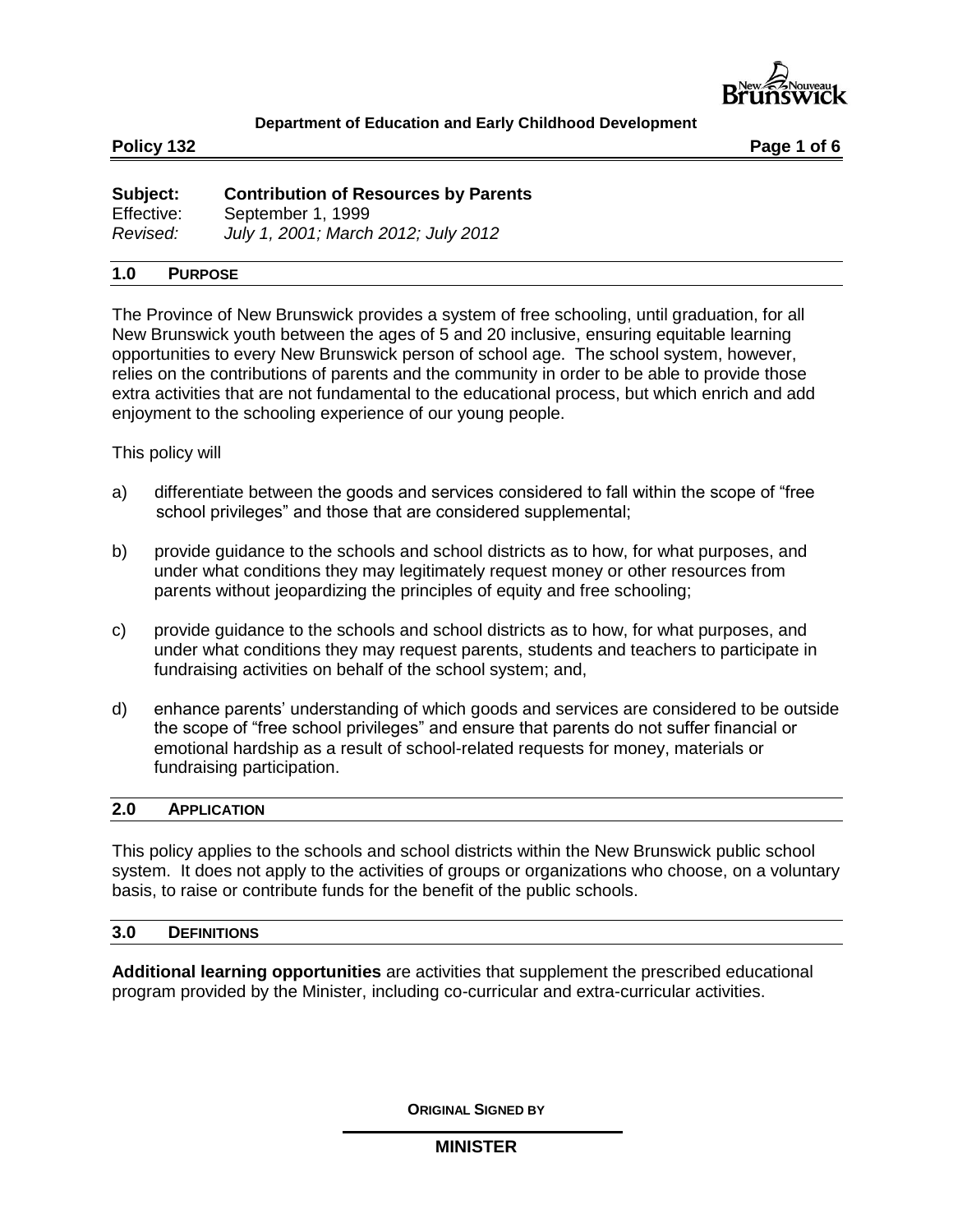

**Policy 132 Page 2 of 6**

**Co-curricular activities** are organized by the teaching staff to help achieve one or more curriculum objectives using, or extending into instructional time. Examples include science fairs, career expos, academic leagues, drama festivals, student leadership forums, cross-cultural events, field trips, and music festivals.

**Extra-curricular activities** are those endorsed by the school, organized for students by persons who may or may not be employed by the school, may or may not contribute to curriculum objectives, and normally are conducted outside the instructional day. Examples include interscholastic sports, travel excursions, recreational trips, winter carnivals, and school dances.

**Free school privileges** are those programs, goods and services that are fundamental to a pupil's education. Each pupil will be provided, free of charge, with instruction in an education program designed to meet his or her completion or graduation requirements, and with those educational resource materials necessary for participation in the educational program.

**Student's personal use** means the personal and exclusive use of an item or materials by a student who retains ownership of the item or materials until consumed by that student or removed from the school by that student.

## **4.0 LEGAL AUTHORITY**

Sections 3, 8 and 46 of the *[Education Act,](http://laws.gnb.ca/en/ShowPdf/cs/E-1.12.pdf)* and sections 9, 10, and 15 to 19 of the *[School](http://laws.gnb.ca/en/ShowPdf/cr/97-150.pdf)  [Administration Regulation](http://laws.gnb.ca/en/ShowPdf/cr/97-150.pdf)* under the *[Education Act.](http://laws.gnb.ca/en/ShowPdf/cs/E-1.12.pdf)*

## **5.0 GOALS / PRINCIPLES**

- The *[Education Act](http://laws.gnb.ca/en/ShowPdf/cs/E-1.12.pdf)* states that, "the Minister shall provide free school privileges under this *Act* for every person who is of school age, who has not graduated from high school, and who is a resident of the Province." Each pupil is entitled to free school privileges.
- There are many activities organized and carried out by schools and by volunteer organizations operating on behalf of the schools that are not free school privileges.
- Parents are responsible for providing school supplies, materials, clothing and equipment for the personal use or consumption of their children.
- Schools may request that parents contribute resources, in the way of time, money or materials, in order for the school to be able to offer additional learning opportunities (see DEFINITIONS) that might not otherwise be available.

## **6.0 REQUIREMENTS / STANDARDS**

## **6.1 Free School Privileges**

**6.1.1** Schools shall not ask parents to raise funds, pay fees or contribute money or materials for the purpose of providing the prescribed educational program or the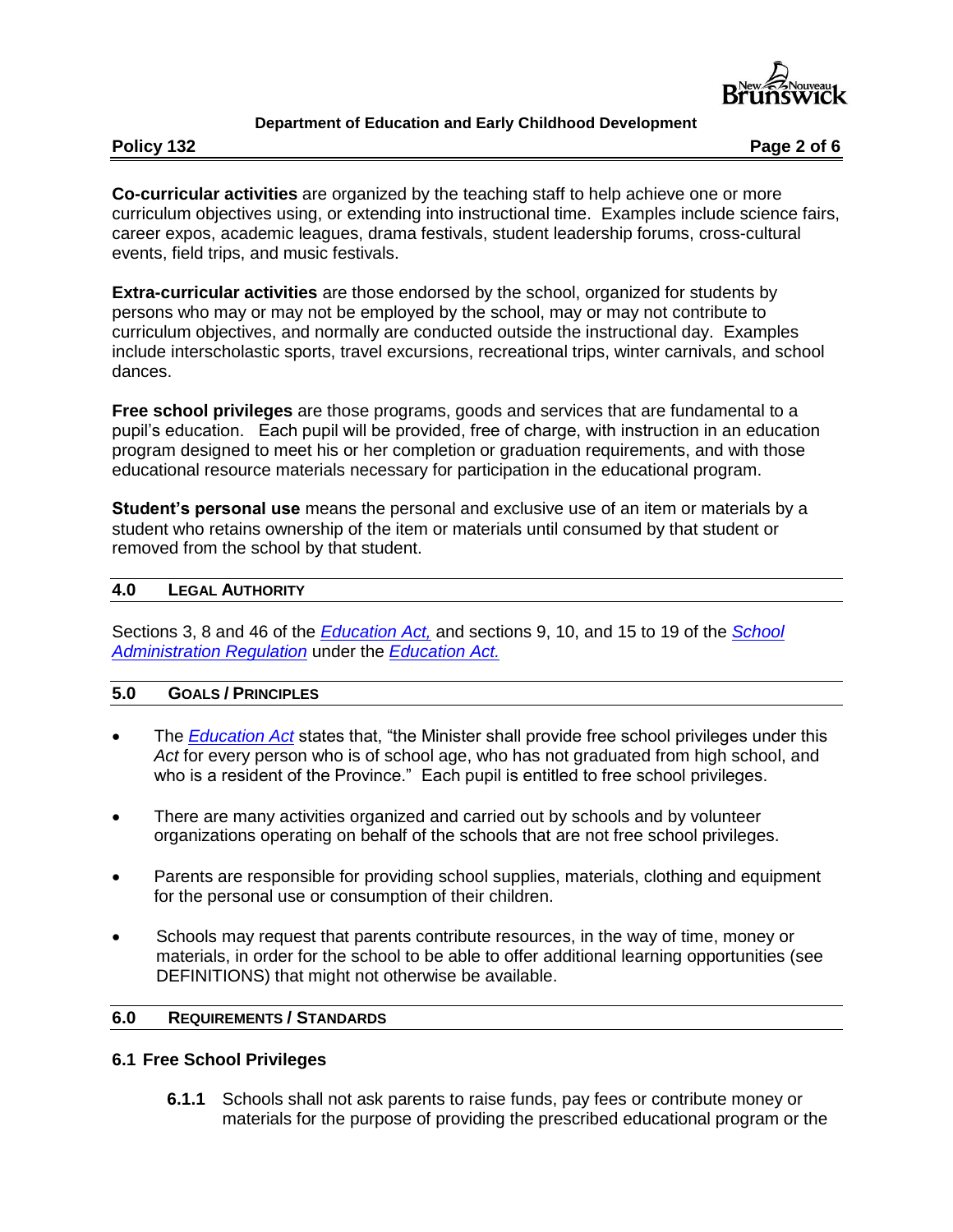

**Policy 132 Page 3 of 6** 

resource materials that fall within the scope of free school privileges, as defined above.

**6.1.2** Textbooks for use in the prescribed educational program will be distributed free of charge. Such textbooks will remain the property of the Province and in the event that a pupil loses, destroys or mutilates such a textbook, the student's parent will be required to pay for or replace the textbook. (See sections 15 to 19, *[School](http://laws.gnb.ca/en/ShowPdf/cr/97-150.pdf)  [Administration Regulation](http://laws.gnb.ca/en/ShowPdf/cr/97-150.pdf)* under the *[Education Act](http://laws.gnb.ca/en/ShowPdf/cs/E-1.12.pdf)*)

# **6.2 Supplemental Goods And Services**

# **6.2.1 Supplies, Materials, Clothing and Equipment for the Personal Use of Students**

**6.2.1.1** Parents and students are expected to provide:

- School supplies and equipment for the student's personal use. [Examples: pencils, notebooks, student agendas, paper, calculators, film, art supplies, rulers, safety equipment]
- Clothing for the student's personal use. [Examples: gym clothes, running shoes]
- Musical instruments or instrument attachments, in those circumstances where such is required for a student's personal use.
- **6.2.1.2** In accordance with section 6.5 of this policy, schools must recognize and make every attempt to minimize the financial impact felt by parents as a result of providing school supplies, materials, clothing and equipment. [This may include making arrangements with parents to provide certain school supplies, as appropriate, in increments over the course of the school year, and considering how the most efficient use can be made of school supplies.]

# **6.2.2 Contributions for Additional Learning Opportunities**

Parental participation in fundraising activities, and the contribution of money by parents in support of additional learning opportunities, are voluntary.

- **6.2.3** In circumstances where it will be either easier for parents or will result in costsavings for parents, schools are to request that parents contribute money towards the school's bulk purchase of those items that parents would otherwise be expected to provide [as listed in section 6.2.1.1 above]. In such circumstances,
	- the school supplies, materials, clothing or musical instruments are to be provided at cost and for the students' personal use; and,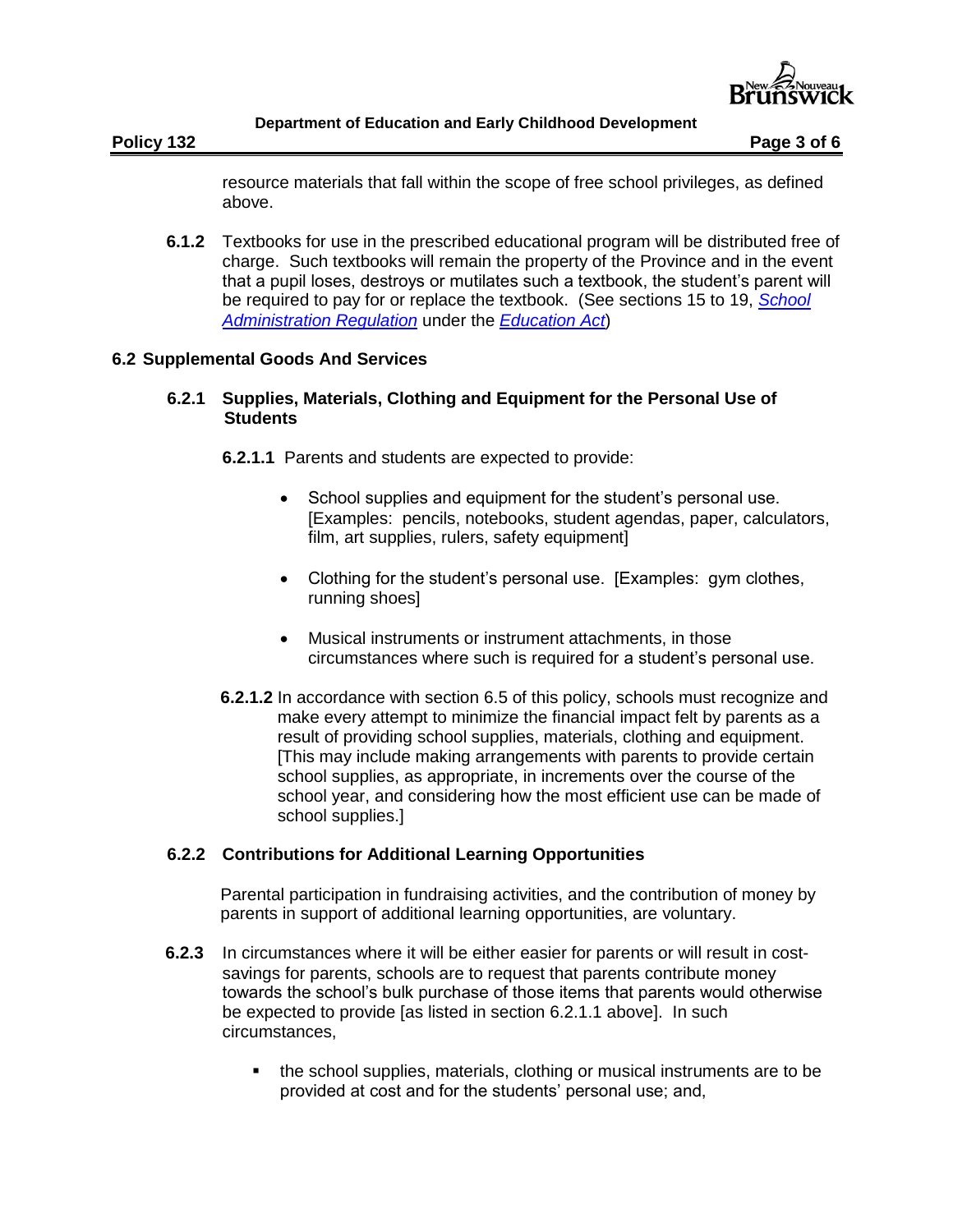

 parents who prefer to provide the requested school supplies, materials, clothing or musical equipment rather than contribute to a bulk purchase are to be given the opportunity to do so, at the request of the parent.

## **6.3 Procedures**

- **6.3.1** Monitoring of Parental Contributions
	- **6.3.1.1** School principals, in consultation with the parent school support committee, must ensure that the total amount of money being requested of parents in a given school year (in terms of the combined cost of school supplies, materials, clothing, equipment and contributions in support of additional learning opportunities) is reasonable.
	- **6.3.1.2** School principals, in consultation with the parent school support committee, must ensure that:
		- the number of fundraising projects involving parents, students and/or teachers is reasonable and does not present hardship for those involved; and,
		- whenever practicable, fundraising activities are coordinated with those of neighboring schools and school-related volunteer organizations to avoid conflicts or excessive burden on parents and the community.

## **6.4 Accountability**

- **6.4.1** School principals must ensure that they and other persons handling funds within the school are following appropriate administrative and accounting processes in regards to the administration of school revenues and expenditures, including monetary contributions received from parents and money raised through fundraising activities organized by the school (see Policy 101 - Financial Responsibilities of School Districts).
- **6.4.2** School principals will provide, to the parent school support committee as part of the school performance report, a financial report respecting the monetary contributions received from parents and money raised through fundraising activities organized by the school, and respecting how this money is spent.

## **6.5 Financial Hardship**

- **6.5.1** All cases where there is an inability or unwillingness to contribute money must be handled with the utmost discretion to avoid any embarrassment on the part of the student and his or her parent.
- **6.5.2** A student will not be denied full participation in an educational program or cocurricular activity due to an inability to contribute financially.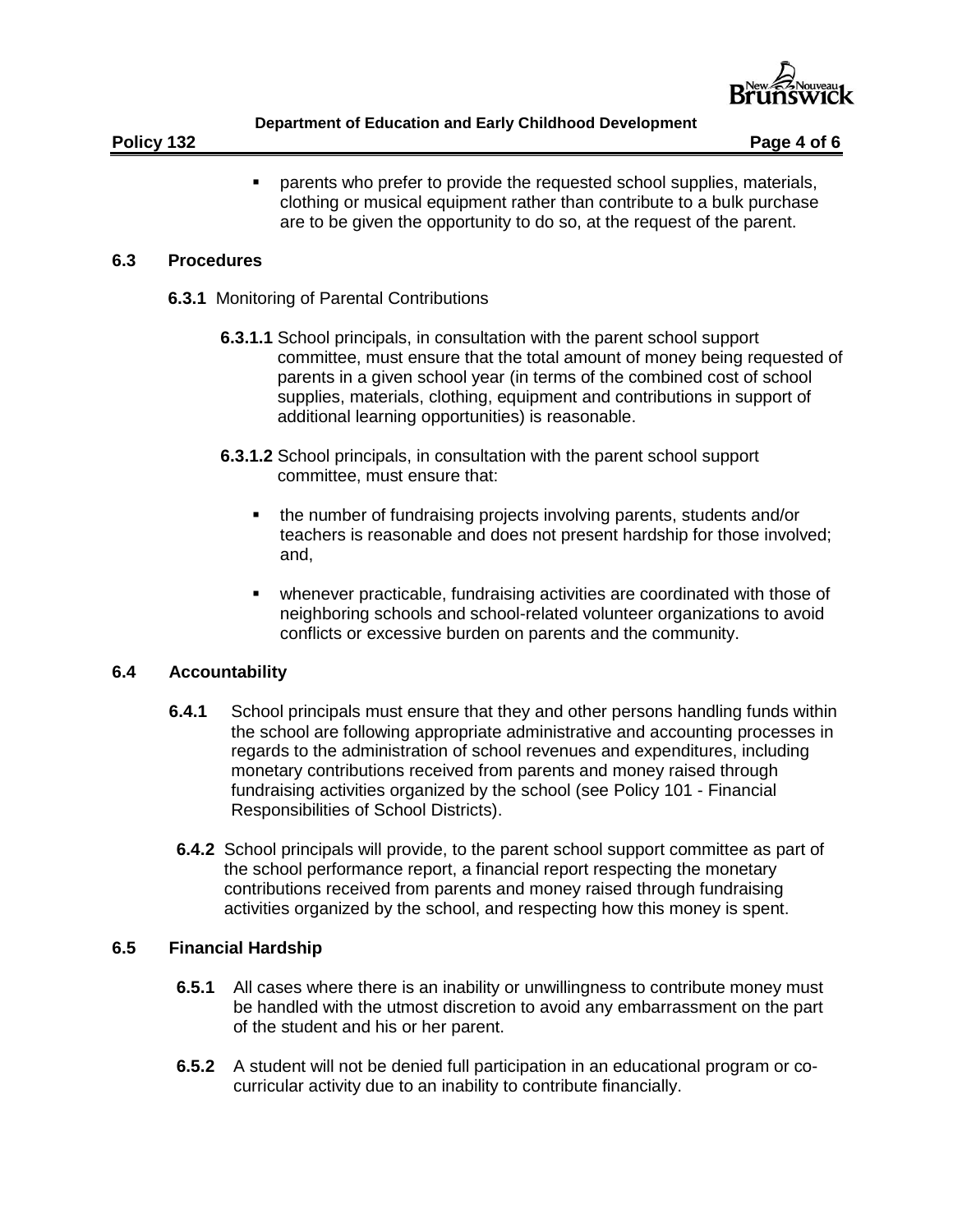

- **6.5.3** Parents and students must not, under any circumstance, be unduly pressured to contribute money for the purpose of providing additional learning opportunities, or to participate in fundraising activities.
- **6.5.4** Whenever practicable, school principals shall exercise flexibility in the method by which parents may make contributions so as to reduce hardship on the parents.

## **6.6 Communication with Parents**

- **6.6.1** Each time that parents and/or students are asked to pay fees, contribute money or participate in a fundraising activity, they must be informed as to how the money being raised will be used.
- **6.6.2** School principals must ensure that parents are aware that contributions of money and participation in fundraising activities are voluntary, and of the provisions of this policy dealing with financial hardship.

## **7.0 GUIDELINES / RECOMMENDATIONS**

- **7.1** Subject to the other provisions of this policy, schools may make appropriate goods and services available, for purchase or rental, to parents, students, teachers or members of the community. [Examples: yearbooks, school rings, school t-shirts and jackets, school photographs, food products, rental of musical instruments]
- **7.2** Schools may request that a parent contribute either the raw materials or money towards the purchase of the raw materials used in student projects, where it is intended that the student take the completed item home for personal use or as a gift. For example, schools may ask parents to either provide or pay for the materials used for projects in technology education, art courses, or industrial education courses.
- **7.3** Schools may ask parents to raise funds or contribute money towards recovering the additional costs (i.e., transportation, admission fees, accommodations, meals, etc.) associated with co-curricular activities, including field trips and other special events such as concerts and theatrical presentations. Requests for contributions associated with cocurricular activities are subject to the provisions of this policy respecting financial hardship (see section 6.3).
- **7.4** Schools may ask parents to raise funds, contribute money or pay fees for goods and services relating to extra-curricular activities, including student council activities, extracurricular sports, school bands and choirs, and special interest clubs.

## **8.0 DISTRICT EDUCATION COUNCIL POLICYMAKING**

School districts may establish policy with respect to parental contributions and fundraising activities that are consistent with the principles of this policy. School district policies may be more restrictive than this policy with respect to fundraising activities and/or the practice of requesting parental contributions.